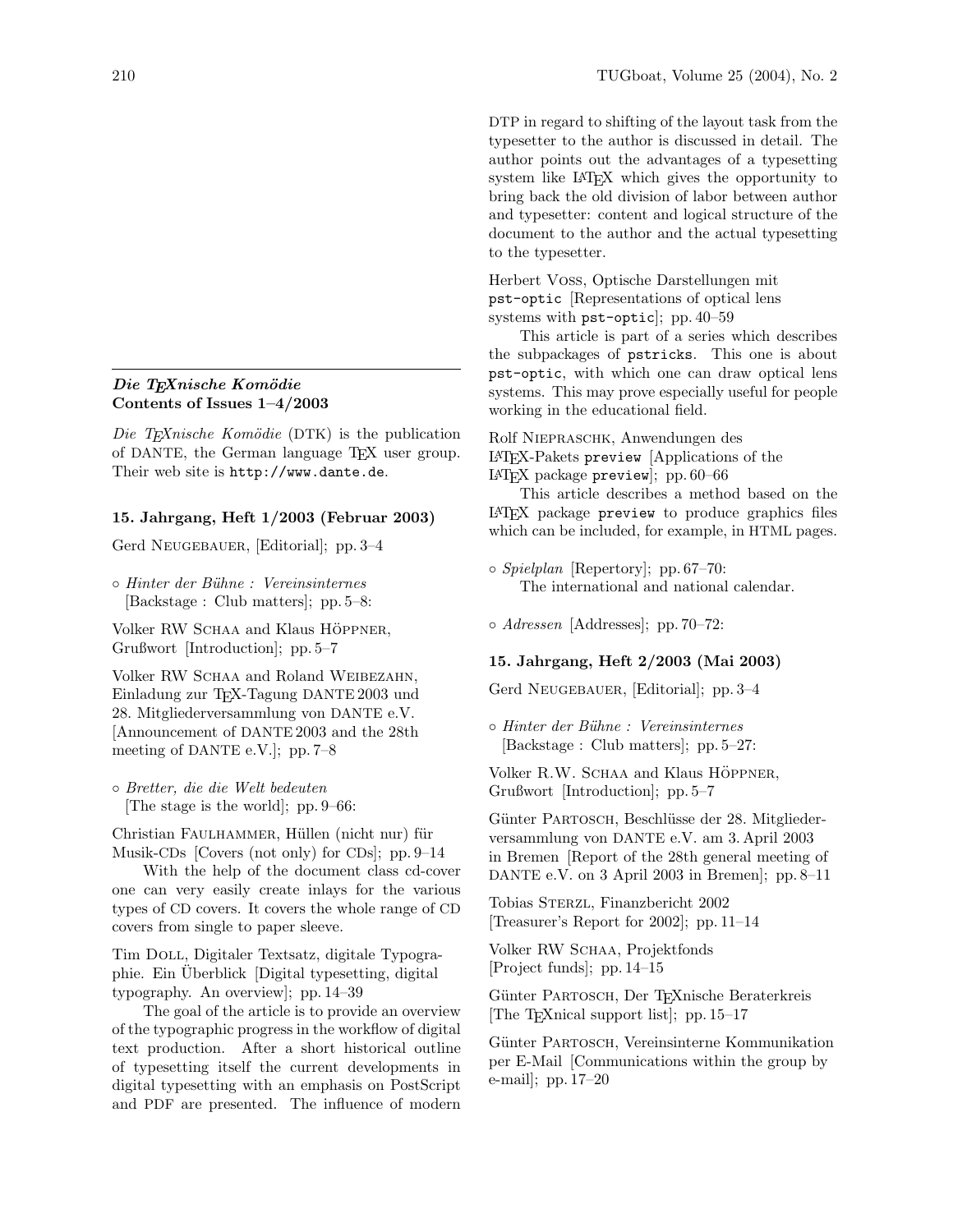Volker RW SCHAA, Lizenzabkommen für WinEdt [Licensing arrangements for WinEdt]; pp. 20–21

Martin ETTER and Daniel KÄRCHER and Jan Theofel, LATEX trifft Seemann— Tagungsbericht DANTE 2003 in Bremen [LATEX meets a sailor report on DANTE 2003 in Bremen]; pp. 21–26

Barbara BEETON, Michael John Downes; p. 27

◦ Bretter, die die Welt bedeuten [The stage is the world]; pp. 28–66:

Werner LEMBERG, *Hyphenation Exception Log* für deutsche Trennmuster [Hyphenation Exception Log for German hyphenation patterns]; pp. 28–31

For many years TUGboat has published additions to the original US English hyphenation patterns. The author wants to introduce such a hyphenation exception log for the German hyphenation patterns and is willing to take on the task.

Markus Kohm, Moderne Briefe mit KOMA-Script [Modern letters with Koma-Script]; pp. 32–51

The author of KOMA-Script shows the use of the package scrletter2 which can be used for the writing of letters. The author also discusses the typographical conventions in German speaking countries for the positioning of the letterhead with respect to the type area.

Torsten Bronger, Einfaches Setzen von Texten in Fraktur mittels blacklettert1 [Simple typesetting of texts in Gothic using blacklettert1]; pp. 52–66

There are many ways to typeset a text in Blackletter or Gothic with LATEX. Most of them prove to be somewhat awkward. Providing the fonts in the T1 encoding, the package blacklettert1 tries to ease the task of setting texts in Gothic.

◦ Spielplan [Repertory]; pp. 67–70: The international and national calendar.

◦ Adressen [Addresses]; pp. 70–72:

## 15. Jahrgang, Heft 3/2003 (September 2003)

Gerd Neugebauer, [Editorial]; p. 3

◦ Hinter der B¨uhne : Vereinsinternes [Backstage : Club matters]; pp. 4–9:

Volker RW SCHAA and Klaus HÖPPNER, Grußwort [Introduction]; pp. 4–7

Uwe Siart, 1. Bayerischer TEX-Stammtisch in Nürnberg [The first Bavarian TFX Stammtisch in Nürnberg]; pp. 8–9

◦ Bretter, die die Welt bedeuten [The stage is the world]; pp. 10–56:

Bogusław JACKOWSKI and Janusz M. NOWACKI, [Accents, accents, accents . . . enhancing CM fonts with 'funny' characters]; pp. 10–32

This article describes the history and the troubles in the development of the 'Latin Modern Fonts', which were sponsored by the *European T<sub>EX</sub> User* Groups (DANTE, GUTenberg, NTG and GUST). The Computer Modern Type 1 fonts from the American Mathematical Society form the base for the LM fonts. LM contains not only accented characters as separate glyphs (at this time 527 per font at most), but characters of the EC fonts are included too, in order to get a complete replacement. This article describes the methods for the realization and it explains the reasons for the decision that the LM fonts shall be compatible with the CM fonts.

Rolf Niepraschk, Tipps und Tricks: Mal anders herum — excludeonly [Tips and Tricks: This time the other way round— excludeonly]; pp. 32–33

The article describes the use of the packages includeonly and excludeonly.

Herbert Voß, Erstellen von Schaltbildern mit pst-circ [Drawing of Circuit Diagrams with pst-circ]; pp. 33–49

This article continues the series on pstricks with a description of the package pst-circ. The package provides an easy method for the production of circuit diagrams without the need of a drawing program.

Rolf Niepraschk, PDF und PostScript— das LATEX-Paket ps4pdf [PDF and PostScript — the LAT<sub>F</sub>X package  $p$ s4 $p$ df]; pp. 49–56

This article shows a way to include PostScript code directly within a pdflatex document with comparatively modest effort.

◦ Rezensionen [Reviews]; pp. 57–63:

Typograpf der Zeit— Hans Peter Willberg ist tot [Typographer for our times — Hans Peter Willberg is dead]; pp. 57–58

Hilmar PREUSSE, "LATEX für Dummies" Christian Baum ["LAT<sub>EX</sub> for Dummies" by Christian Baum]; pp. 59–63